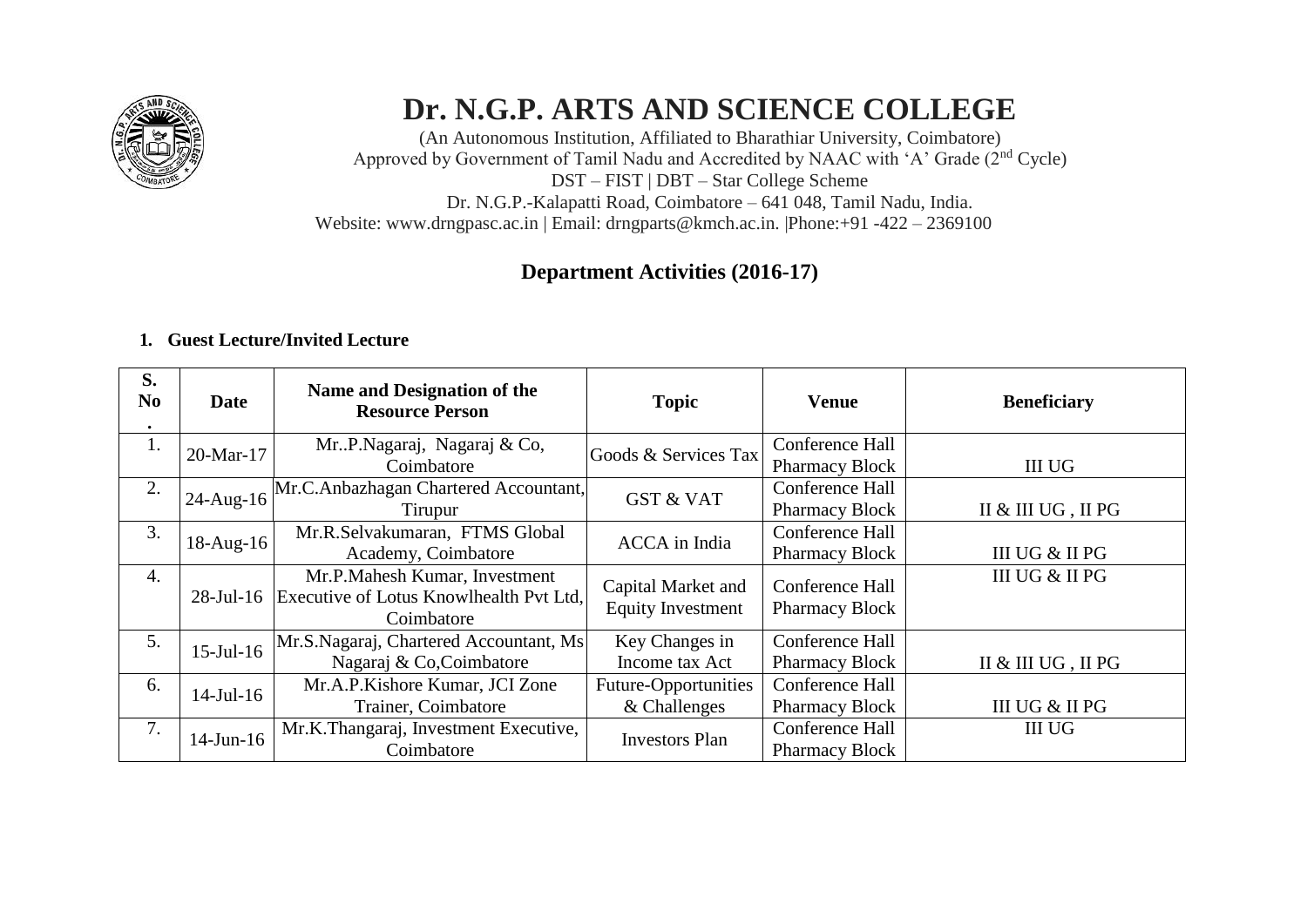## **2. Seminar /Workshop Conferences organized**

| S.             | <b>Date</b> | <b>Nature of the Event</b>                           | Number of       | Title of the   | Name &                | Name &             | <b>Funding</b> | <b>Total</b>   |
|----------------|-------------|------------------------------------------------------|-----------------|----------------|-----------------------|--------------------|----------------|----------------|
| N <sub>o</sub> |             | (Conference/                                         | <b>External</b> | Event          | Designation of the    | <b>Affiliation</b> | <b>Agency</b>  | <b>Funding</b> |
|                |             | Seminar/Workshop)                                    | Participan      |                | <b>Speakers</b>       | Chair &            |                |                |
|                |             |                                                      | ts              |                |                       | Co-chair           |                |                |
|                |             |                                                      |                 |                | 1.Dr.A.P.Jayachandr   |                    |                |                |
| $\mathbf{1}$   |             |                                                      |                 |                | an ,Advocate, APJ     |                    |                |                |
|                |             |                                                      |                 | Human Rights   | 2. Mr.R.Rajkumar,     |                    |                |                |
|                |             |                                                      |                 | and Values-    | Advocate-Human        |                    |                |                |
|                |             | <b>National Human Rights</b>                         |                 | Promotion and  | Rights, Chennai       |                    |                |                |
|                | 28-Jan-17   | <b>Commission Sponsored</b>                          |                 | Protection     | 3. Mr.S.Suseendran,   |                    |                |                |
|                |             | one day Training                                     | 150             |                | Advocate-Human        |                    |                |                |
|                |             | Programme                                            |                 |                | Rights, Coimbatore    |                    |                |                |
|                |             |                                                      |                 |                | 4. Mrs, R. Elamathi,  |                    |                |                |
|                |             |                                                      |                 |                | Gender &              |                    |                |                |
|                |             |                                                      |                 |                | Development           |                    |                |                |
|                |             |                                                      |                 |                | Consultant, Madurai   |                    |                |                |
|                |             |                                                      |                 | Financial      | 1.Mr.P.Madasamy,      |                    |                |                |
| $\overline{2}$ |             |                                                      |                 | Inclusion for  | Asst.General          |                    |                |                |
|                |             |                                                      |                 | Sustainable    | Manager,<br>Central   |                    |                |                |
|                |             | <b>ICSSR</b> sponsored<br><b>National Conference</b> | 150             | Economic       | Bank<br>of<br>India,  |                    |                |                |
|                |             |                                                      |                 | Growth:        | Coimbatore            |                    |                |                |
|                |             |                                                      |                 | Strategies and | 2.Mr.L.Prabhakar,     |                    |                |                |
|                |             |                                                      |                 | Challenges     | Programme Director    |                    |                |                |
|                | 08-Sep-16   |                                                      |                 |                | <b>WLSME</b>          |                    |                |                |
|                |             |                                                      |                 |                | Programme,<br>LCS-    |                    |                |                |
|                |             |                                                      |                 |                | LIBA, Chennai         |                    |                |                |
|                |             |                                                      |                 |                | Mr.S.Jayaraman,<br>3. |                    |                |                |
|                |             |                                                      |                 |                | Chief Manager and     |                    |                |                |
|                |             |                                                      |                 |                | Learning<br>Head,     |                    |                |                |
|                |             |                                                      |                 |                | of<br>Bank<br>Baroda, |                    |                |                |
|                |             |                                                      |                 |                | Coimbatore            |                    |                |                |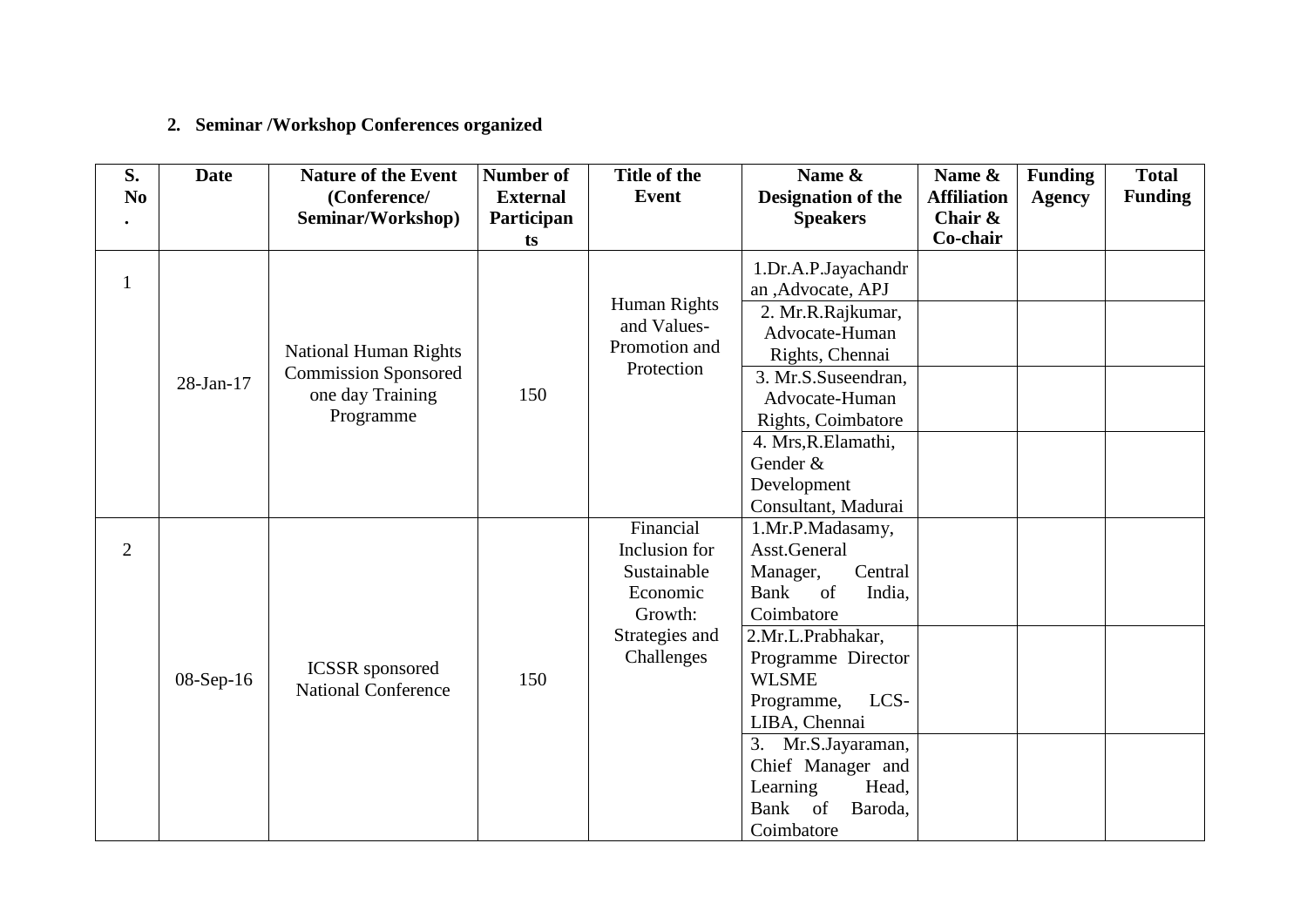#### **3. Extension Activities**

| <b>S. No.</b> | Date        | <b>Nature of the extension</b>          | <b>Place</b> | <b>Students involved</b> |
|---------------|-------------|-----------------------------------------|--------------|--------------------------|
|               | $23-Mar-17$ | <b>Child Labour Awareness Programme</b> | Kallipalayam | Final Year UG            |

#### **4. Staff Publication**

| S. No. | Name of the      | <b>Title</b>                                        | <b>Journal Name</b>       | ISSN / ISBN No.                | <b>Impact</b> | <b>SCI/WoS/UGC/S</b> |
|--------|------------------|-----------------------------------------------------|---------------------------|--------------------------------|---------------|----------------------|
|        | <b>Faculty</b>   |                                                     |                           | Date of publishing<br>Vol. No. | <b>Factor</b> | <b>SCI/Scopus</b>    |
|        | Mr.C.Karthick    | A Study about occupational                          | <b>EPRA</b> International |                                | 7.144         |                      |
|        |                  | stress faced by school teachers Journal of Economic |                           | Volume 5, Issue 7              |               |                      |
|        |                  | of Coimbatore district                              | and Business Review       | $Jul-17$                       |               |                      |
|        |                  | A study on Performance                              | International Journal     | ISSN:2395-4396                 |               |                      |
|        |                  | Analysis of Selected Private                        | of Advance Research       | Volume 3, Issue                |               |                      |
|        |                  | <b>Banks using Camel Model</b>                      | and Innovative Ideas      | <b>APRIL 2017</b>              |               |                      |
|        |                  |                                                     | in Education              |                                |               |                      |
| 2      | Dr.S.Gandhimathi | International Journal of                            | A study on Employee       | ISSN:2395-4396                 |               |                      |
|        |                  | <b>Advance Research and</b>                         | Retention on              | Volume 3, Issue                |               |                      |
|        |                  | Innovative Ideas in Eductaion                       | Satisfaction at Sri       | April 2017                     |               |                      |
|        |                  |                                                     | Vishnu Engineering        |                                |               |                      |
|        |                  |                                                     | Company                   |                                |               |                      |
|        |                  | International Journal of                            | A study on investors      | ISSN:2394-7500                 |               |                      |
|        |                  | <b>Applied Research</b>                             | attitude towards post     | 2394-5869 (Online)             |               |                      |
|        |                  |                                                     | office saving             | Volume 2, Issue 12             |               |                      |
|        |                  |                                                     | schemes in                | November 2016                  |               |                      |
|        |                  |                                                     | Chinniampalayam           |                                |               |                      |
| 3      | Mr.N.Chandru     | International Journal of                            | A study on                | ISSN:2395-4396                 |               |                      |
|        |                  | <b>Advance Research and</b>                         | Promotional               | Volume 3, Issue 3              |               |                      |
|        |                  | Innovative Ideas in Education                       | strategies JIO 4G-        | 2017                           |               |                      |
|        |                  |                                                     | Network with Special      |                                |               |                      |
|        |                  |                                                     | Reference to              |                                |               |                      |
|        |                  |                                                     | Coimbatore City           |                                |               |                      |